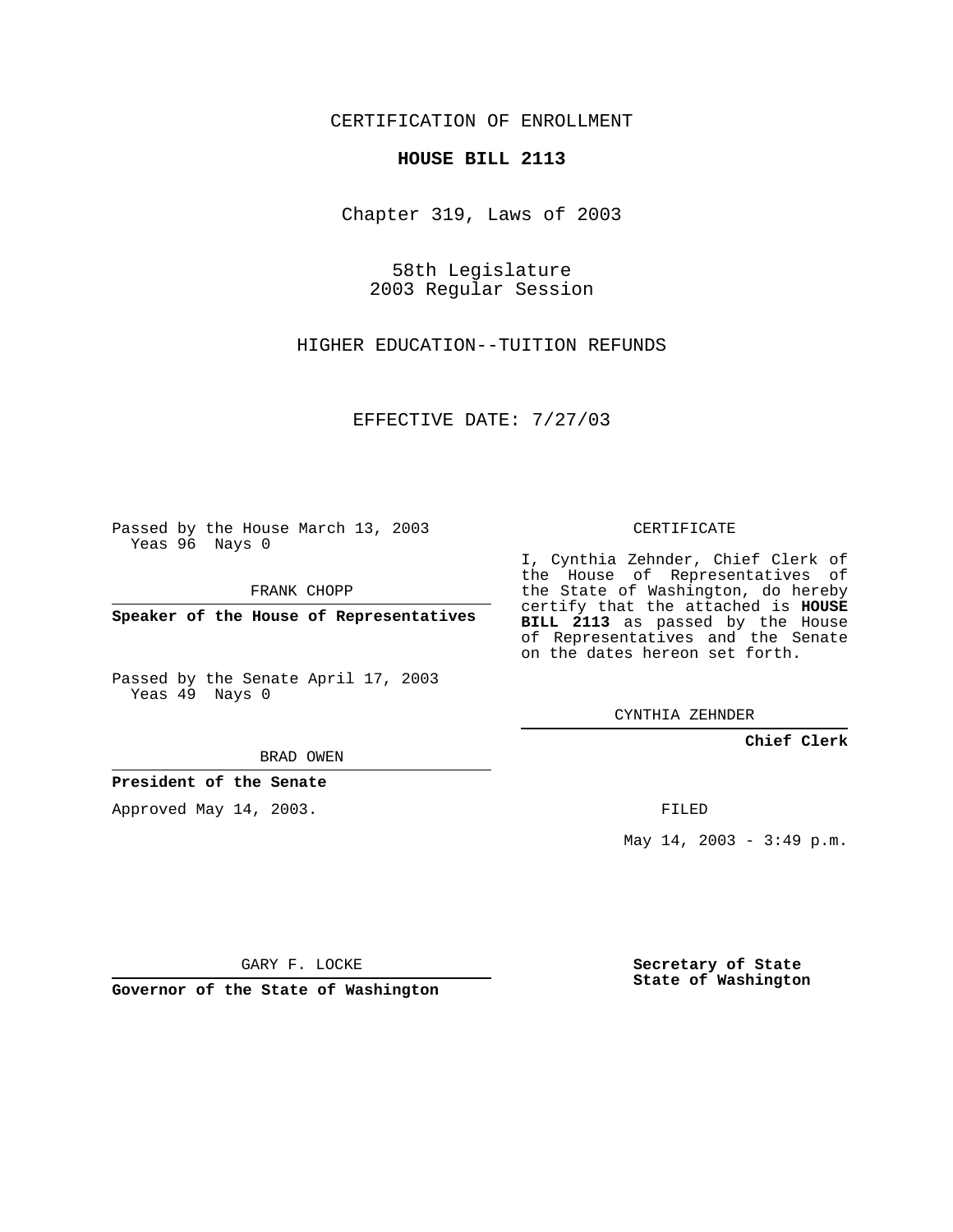## **HOUSE BILL 2113** \_\_\_\_\_\_\_\_\_\_\_\_\_\_\_\_\_\_\_\_\_\_\_\_\_\_\_\_\_\_\_\_\_\_\_\_\_\_\_\_\_\_\_\_\_

\_\_\_\_\_\_\_\_\_\_\_\_\_\_\_\_\_\_\_\_\_\_\_\_\_\_\_\_\_\_\_\_\_\_\_\_\_\_\_\_\_\_\_\_\_

Passed Legislature - 2003 Regular Session

**State of Washington 58th Legislature 2003 Regular Session**

**By** Representatives Morrell, Cox, Kenney, Fromhold, Jarrett, Chase, Priest, McCoy and Buck

Read first time 02/25/2003. Referred to Committee on Higher Education.

1 AN ACT Relating to refunds of federal financial aid to students who withdraw from institutions of higher education before the end of a quarter or semester; and amending RCW 28B.15.600.

BE IT ENACTED BY THE LEGISLATURE OF THE STATE OF WASHINGTON:

 **Sec. 1.** RCW 28B.15.600 and 1995 c 36 s 1 are each amended to read as follows:

 (1) The governing boards of the state universities, the regional universities, and The Evergreen State College may refund or cancel in full the tuition and services and activities fees if the student withdraws from a university or college course or program prior to the sixth day of instruction of the quarter or semester for which the fees have been paid or are due. If the student withdraws on or after the sixth day of instruction, the governing boards may refund or cancel up to one-half of the fees, provided such withdrawal occurs within the first thirty calendar days following the beginning of instruction. However, if a different policy is required by federal law in order for the institution of higher education to maintain eligibility for federal funding of programs, the governing board may adopt a refund policy that meets the minimum requirements of the federal law, and the policy may